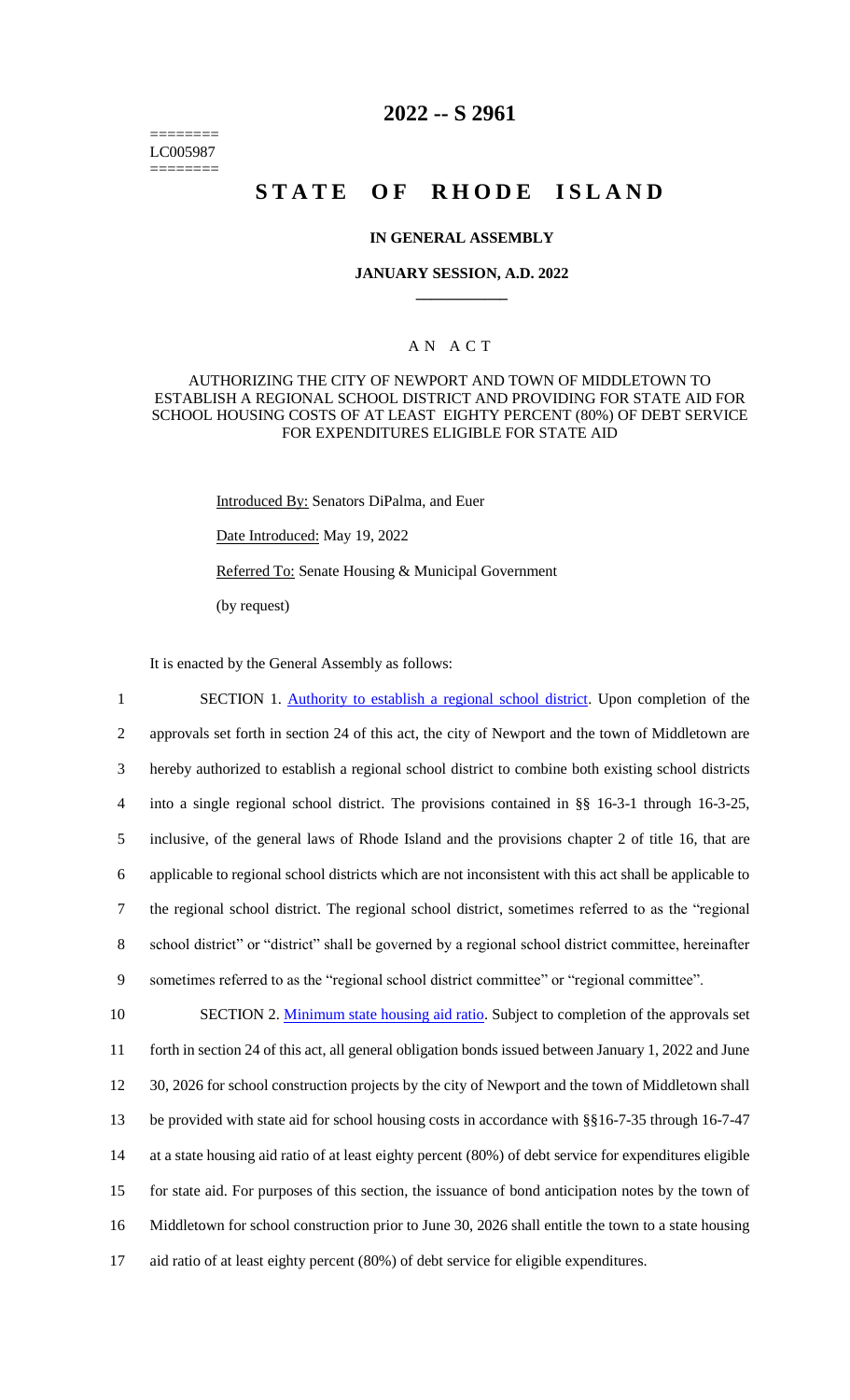1 SECTION 3. Transition period. (a) A transition period shall be established commencing on the date on which all approvals required by section 24 of this act have been completed. This transition period shall run from the date of authorization of the voters or the date the council for elementary and secondary education votes to approve the creation of the regional school district, whichever is later, through June 30, 2024.

 (b) During the transition period, the existing school committees in Newport and Middletown shall continue to operate their respective school districts. The existing school committees shall cease to exist after June 30, 2024 and unless prohibited by federal law, any unrestricted monies in the city of Newport school fund and the town of Middletown school fund shall revert to the city of Newport and the town of Middletown, respectively, to be deposited on 11 June 30, 2024 into restricted funds or accounts to be used for Newport and Middletown educational expenses. The existing school committees shall not enter into any contract that extends beyond June 30, 2024, unless such contract is formally approved by the elected regional school district committee.

 (c) During the transition period, the regional school district committee shall develop and implement plans for the effective operation of the regional school district, including programs, staff, facilities, transportation, and finances.

18 SECTION 4. Labor provisions. (a) All employees employed by the respective school committees as of June 30, 2024, who are subject to a collective bargaining agreement, will be offered employment by the regional school district in the same position or a substantially similar position, subject to the terms of the applicable collective bargaining agreement. Any such employee who on the date of his or her employment with the regional school district is on tenure may continue thereafter to serve on a tenure basis. All employees who become employees of the regional school district shall be given full credit for the period of their employment with the local school committees of the respective member municipalities for the purposes of seniority, pensions and all other relevant purposes. During the transition period, the existing collective bargaining agreements covering certified and non-certified personnel in both the city of Newport and the town of Middletown will be honored, and those agreements will remain in effect until their expiration date(s) or until a replacement agreement is negotiated with the regional school district committee. All employees employed in positions to be superseded or rendered redundant by the establishment of the regional school district may be given preferred consideration for similar positions in the regional school district to the extent that such positions exist or are available therein.

 (b) Any employee or former employee of the school department of the member city or town who subsequently becomes an employee of the regional school district shall be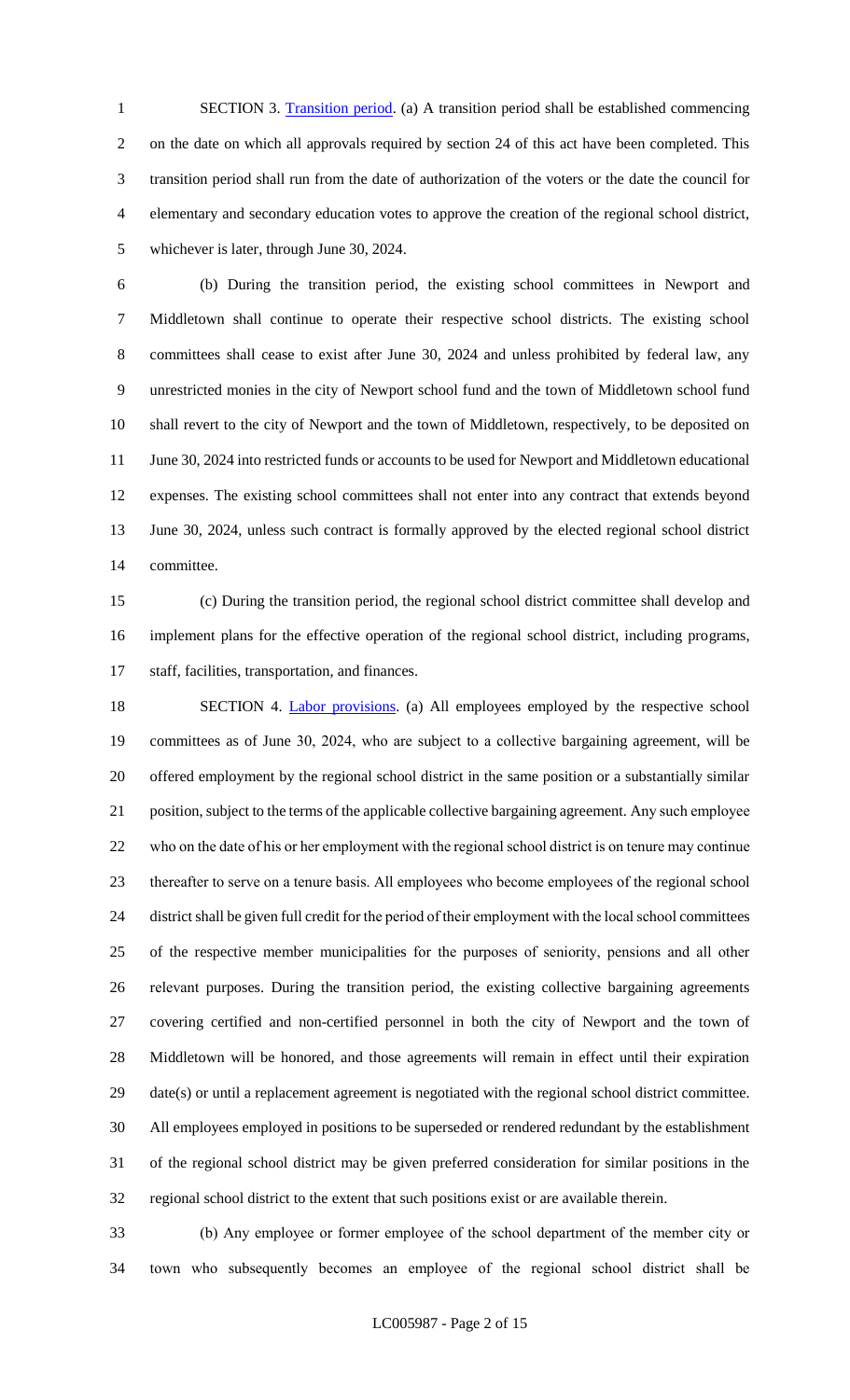granted service credits in the teachers plan or the municipal employees retirement system plan of the employees retirement system of the State of Rhode Island ("ERSRI") for his or her term of service with the member city or town school department prior to June 30, 2024; provided that: (1) An actuarial study is made by the ERSRI to determine the cost, if any, to include each transferred employee for the regional school district taking into account employer and employee contributions as of June 30, 2024, and calculating funding schedules for the respective portions of the unfunded liability of the member city and town that should be one hundred percent (100%) funded by June 30, 2024; and (2) The contributions of both the employer and employee made to ERSRI as of June 30, 2024 for the account of the city of Newport or the town of Middletown to benefit the transferred employee shall be allocated to an account at ERSRI for the regional school district to benefit the transferred employee. The member city and town shall appropriate and transfer to an account at ERSRI for the regional school district, annual amounts to pay their respective remaining unfunded 13 pension liability as of June 30, 2024, in accordance with the funding schedules in the actuarial study made by ERSRI. The member city and town shall remain responsible for making their respective employer contributions for participants in the ERSRI plans who are inactive as of June 30, 2024. For purpose of this section 4, "transferred employee" means any individual who was: (1) 17 An employee of a member city or town school department on June 30, 2024; and (2) Was an active member of the teachers plan or the municipal employees retirement system plan of the ERSRI on June 30, 2024 and who, from and after the July 1, 2024, is an employee of the regional school district. Any individual who is a transferred employee shall not be treated as an employee member of ERSRI for any period of employment during which he or she elects to participate in any other retirement income benefit funded by the regional school district under a retirement plan 23 sponsored by the regional school district and intended to qualify under  $\S$  401(a) or  $\S$  408(k) [26 U.S.C. § 401(a) or § 408(k) of the United States Internal Revenue Code].

 (c) For the purpose of funding any liability for other post-employment benefits, including, but not limited to, health care and dental care benefits other than pensions (hereinafter referred to as "OPEB"), in accordance with government accounting standards board statements 43 and 45, 28 the regional school district committee shall establish an OPEB trust in accordance with § 16-2-9.5 or may enter into an OPEB arrangement with a corporation established pursuant to chapter 5 of title 45. The OPEB trust or arrangement shall be a qualifying trust in accordance with government accounting standards board statement 75. Contributions to the trust and earnings thereon shall be irrevocable and the assets of the trust shall be held solely to meet the current and future liabilities of the regional school district for OPEB. All monies held in the trust shall be accounted for separately from other funds of the regional school district and shall not be subject to the claims of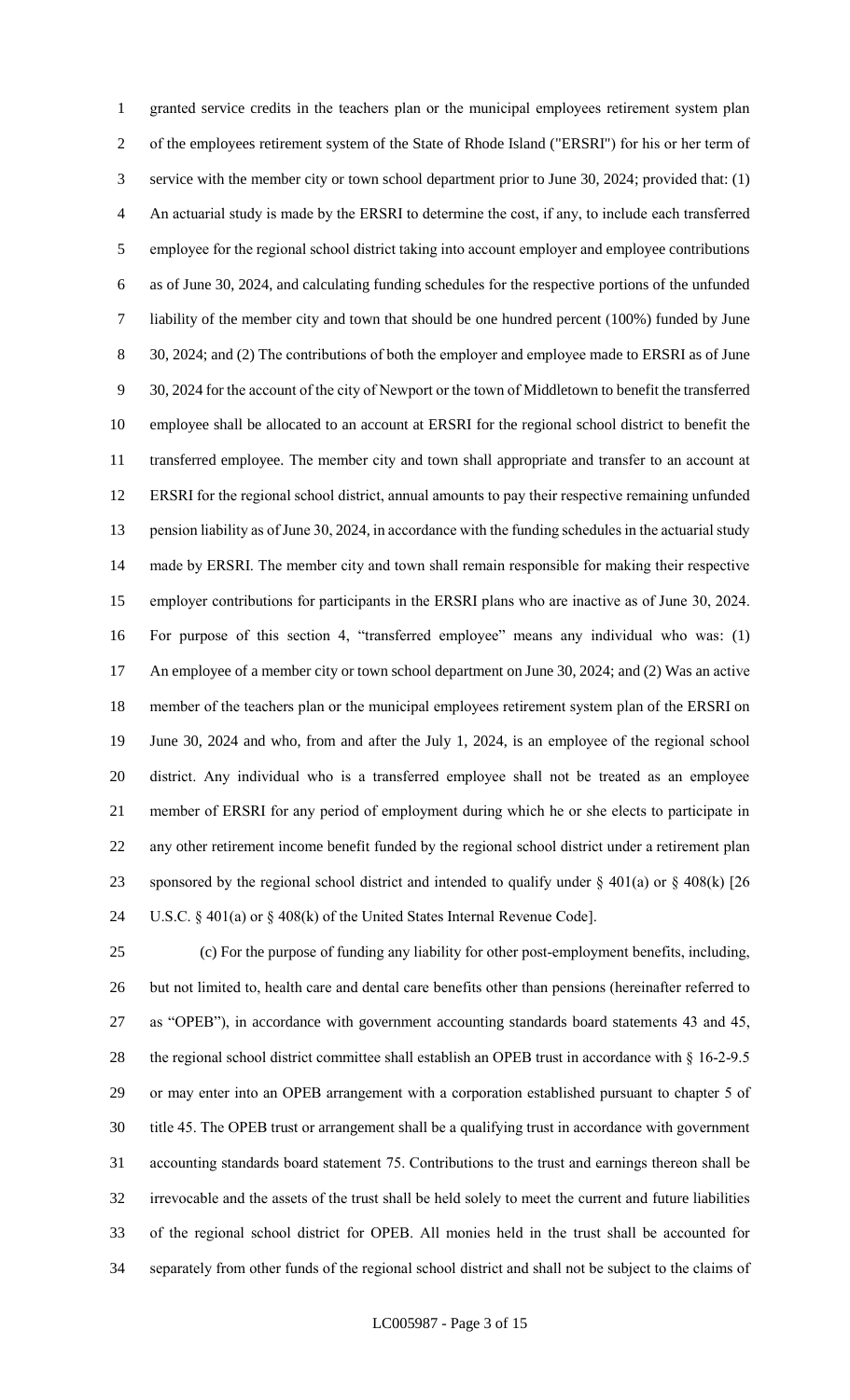any general creditors of the regional school district. For the purpose of determining OPEB liabilities for transferred employees, the member city and town shall jointly contract with a "qualified actuarial firm." A "qualified actuarial firm" shall be staffed by an enrolled actuary who is a member of the American Academy of Actuaries, a Fellow or Associate of the Society of Actuaries, or a Fellow or Associate of the Conference of Actuaries in Public Practice. The qualified actuarial firm shall calculate, employing the actuarial assumptions applied in the most recently published member city and town actuarial reports, respectively, for all active school OPEB participants as of June 30, 8 2024: (1) The member city's and town's respective actuarial accrued liabilities for OPEB; (2) Their respective unfunded liabilities for OPEB; (3) The portion of the total actuarial accrued liability for OPEB that should be one hundred percent (100%) funded as of June 30, 2024, employing the funding schedule applied in the city and town actuarial reports for any OPEB plan participants who may become transferred employees of the regional school district which shall be frozen as of June 30, 2024 (the "June 30, 2024 OPEB transfer liability"); and (4) Funding schedules for the member city and town to pay to their remaining respective unfunded OPEB liability as of June 30, 2024. The member city and town shall each appropriate and transfer to the regional school district on July 1, 2024 an amount equal to their respective OPEB transfer liability. The member city and town shall appropriate and transfer to the regional school district, annual amounts to pay their remaining unfunded OPEB transfer liability in accordance with the funding schedules calculated by the qualified actuarial firm. The member city and town shall remain responsible for paying one hundred percent (100%) of the benefits of the participants in their respective OPEB plans who are inactive participants as of June 30, 2024.

 SECTION 5. The regional school district committee. (a) There shall be a regional committee for said district consisting of seven (7) elected members, with a minimum of three (3) residents of the city of Newport and a minimum of three (3) residents of the town of Middletown. All members of said regional committee shall be elected at-large in district-wide elections on a non-partisan basis for terms hereinafter set forth. The three (3) candidates from each of the city of Newport and the town of Middletown receiving the highest number of votes shall be elected to the regional school district committee and the seventh member of the regional school district committee shall be the candidate who receives the next highest number of votes, without regard to residency.

 (b) Members of the existing school committees are eligible for election to the regional committee, and if elected, the council of the city or town represented by such regional committee member shall, by majority vote, appoint a member to fill the unexpired term on the existing school committee. The first regional committee shall be elected in a special election to be held in November, 2023. In the special election of 2023, each regional school district committee member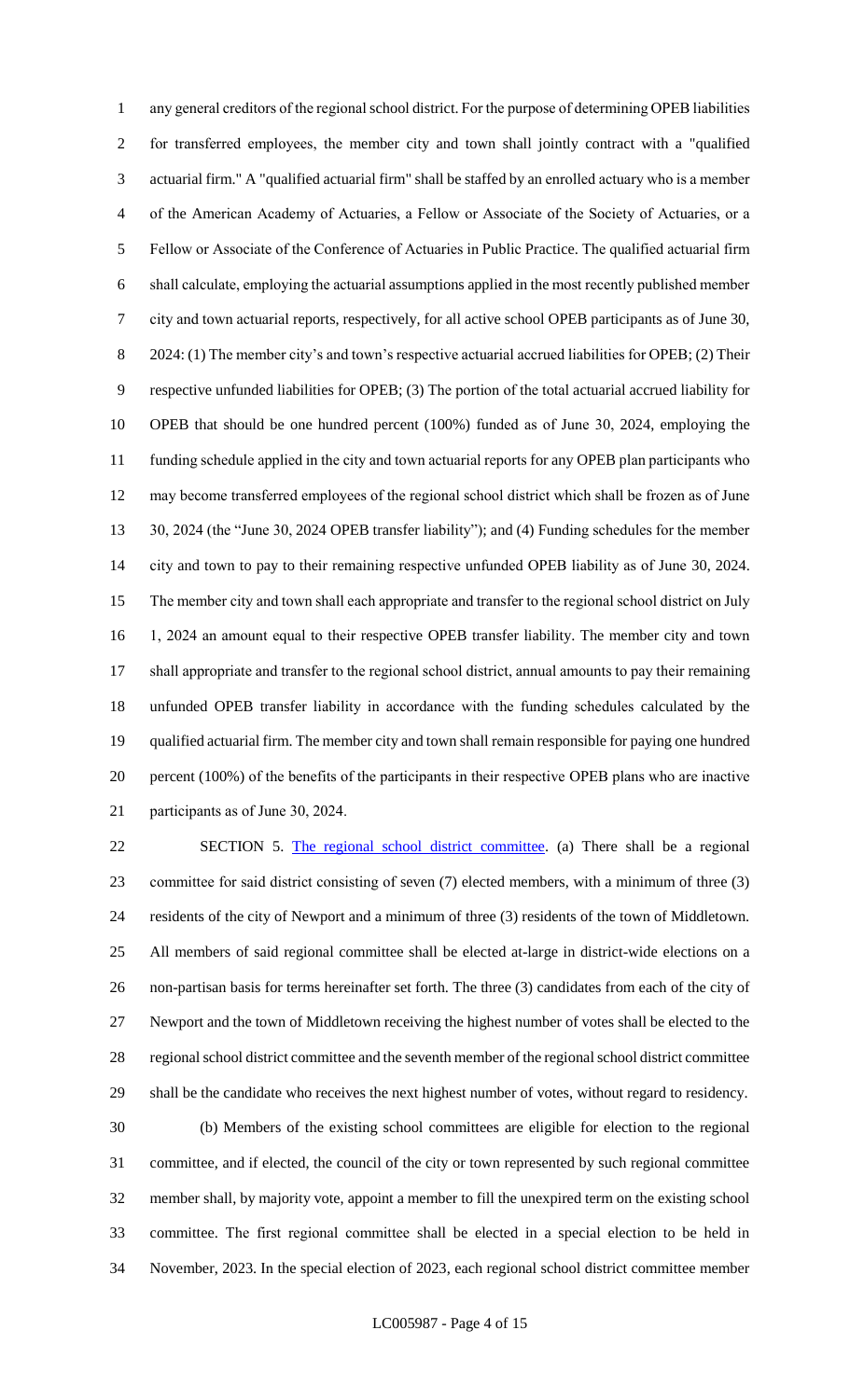shall be elected to serve a term of three (3) years. At the next general election in November, 2026, 2 and at each general election thereafter, members shall be elected for a term of two (2) years.

 (c) In the event of any vacancy by death, resignation or incapacity to serve, the city or town council of the municipality where the former committee member resided shall fill such vacancy by majority vote of the city or town council for a term lasting until the next general election. Members of the regional school district committee shall receive an annual salary that is equal to the average of the salaries of the city council members of Newport and the town council members of Middletown as of the preceding July 1.

 SECTION 6. Organization of the regional school district committee. (a) At the first meeting of the regional school district committee, to be held within thirty (30) days following the November 2023 election of members, the regional committee shall elect a chairperson and such other officers as are herein authorized. An organizational meeting to elect officers shall be held within thirty (30) days of the qualification of elected members following each general election thereafter. At the organizational meeting of the regional committee following the November 2026 election, and each two (2) years thereafter, the chairpersonship shall first be offered to a regional committee member 16 from the municipality other than the city or town from which the current chairperson was elected.

 (b) In the event that no member from the city or town which is entitled to the chairpersonship is willing to serve as chairperson, this office shall be offered to any regional committee member. The said regional committee shall also elect a vice-chairperson, which shall first be offered to members of the city or town other than that which the chairperson represents, a secretary, and a treasurer, and such other officers as it deems advisable. The said secretary and treasurer may be the same individual.

 (c) The regional committee shall prescribe the powers and duties of its officers, fix the time and place of its regular meetings, and provide for the calling of special meetings.

 SECTION 7. Powers and duties of the regional school district committee. The regional school district shall be a body politic and corporate and shall have all of the powers and duties conferred by law upon school committees, and all additional powers and duties conferred upon regional school districts provided for in § 16-3-11 including, but not limited to:

(1) To adopt a name and a corporate seal.

 (2) To sue and be sued but only to the same extent and upon the same conditions that a town may sue or be sued.

 (3) To operate and exercise care and control of all public schools in the district, including land, buildings, equipment, furnishings, and supplies for the same, for the joint and common use of the member city or town incorporated into the said regional school district, for the education of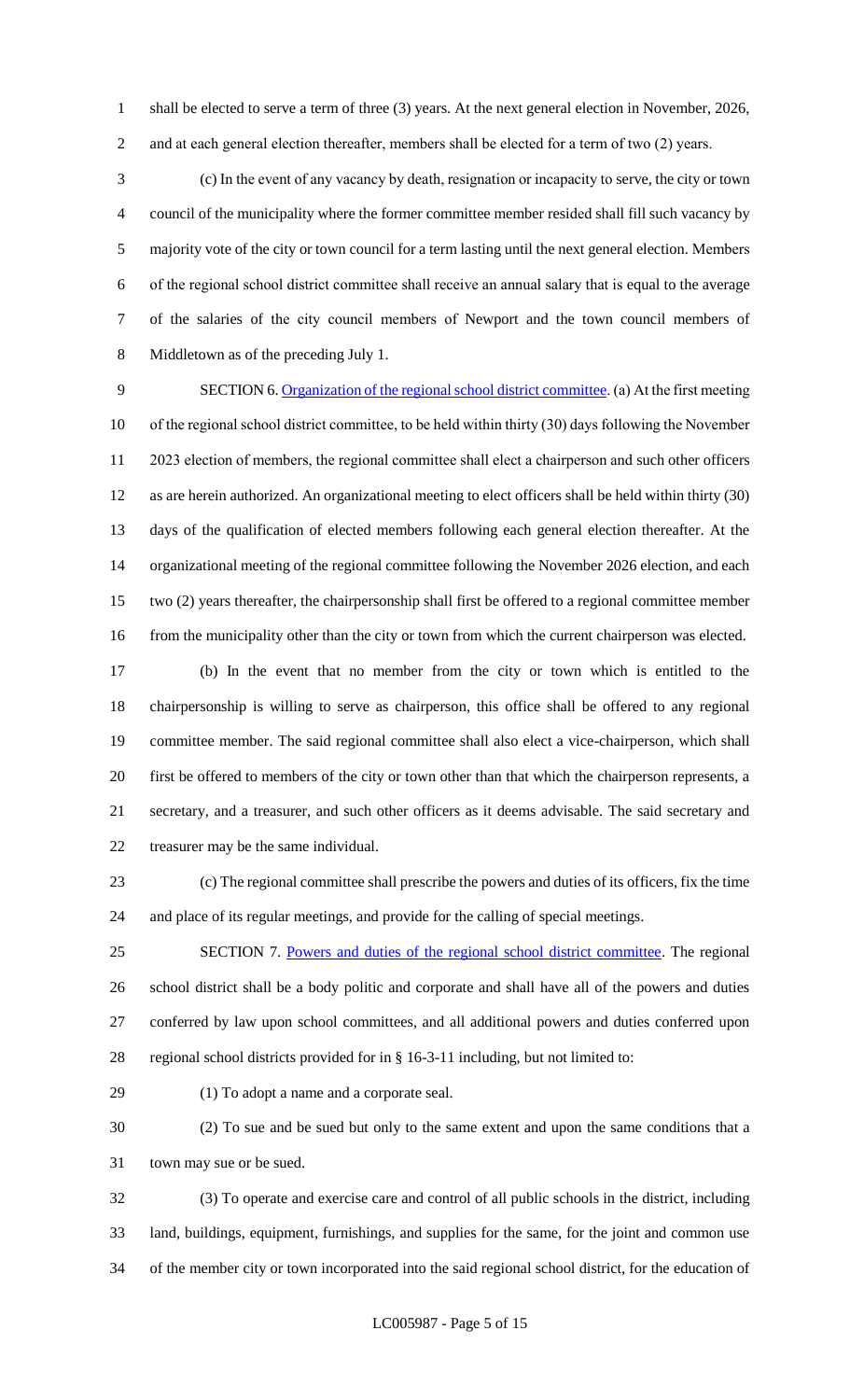pupils attending grades pre-kindergarten through twelve (12) inclusive, and with all the powers and 2 duties pertaining to education and schools conferred by law in this state upon school committees and towns generally.

 (4) To acquire by purchase, gift, or other means of transfer or by condemnation, land, and improvements within the district as a site for a school or schools. To acquire also by any such method, such rights-of-way and other easements as may be required in connection with the use of the site.

 For the purpose of acquiring land by condemnation for schools, the regional district is given all the powers conferred upon cities and towns for the condemnation of land for school purposes by § 16-9-5; provided, however, that the amount of land taken by the committee may exceed five (5) acres but shall not exceed thirty (30) acres for any one building site. The description, plat, and statement of the land taken under this act shall be signed by the chairperson of the regional school district committee and filed in the records of land evidence as provided in § 16-9-6. The owners of 14 land or any person entitled to any estate or interest therein so taken by the regional committee shall have the same right of petition, the right of jury trial, and all other rights under the provisions of §§ 16-9-7 and 16-9-8.

 Upon the filing of the description, plat, and statement of the land taken, the title of the land shall vest absolutely and in fee simple in the regional district, notwithstanding that any of the land taken is devoted to a public use, and the regional district, acting by and through the regional committee and its duly authorized agents, may immediately enter and take possession of the land without any process of law otherwise required by statute or common law, and remove any or all buildings, property, or other impediments thereon, and occupy, use, and improve the land for the purposes of § 16-3-2, notwithstanding any other provision of law.

 The regional district, through its regional committee, is authorized and empowered to pay for the cost of acquiring land for the school site from the proceeds received from the sale of bonds issued pursuant to the provisions of this act, whether the same be acquired by purchase or by condemnation, or partly by purchase and partly by condemnation.

 (5) To secure competent architectural and engineering services for the taking of surveys, the preparation of plans and specifications for the construction and equipment of a school or schools in the regional district, and to employ such clerical assistance as may be necessary.

 (6) To construct, furnish, and equip schools and improve the grounds upon which the schools are located and to make additions to the schools as may be needed.

 (7) To dispose of real or personal property by sale, lease, or gift whenever such disposal is determined to be in the best interest of the regional district, as hereinafter provided.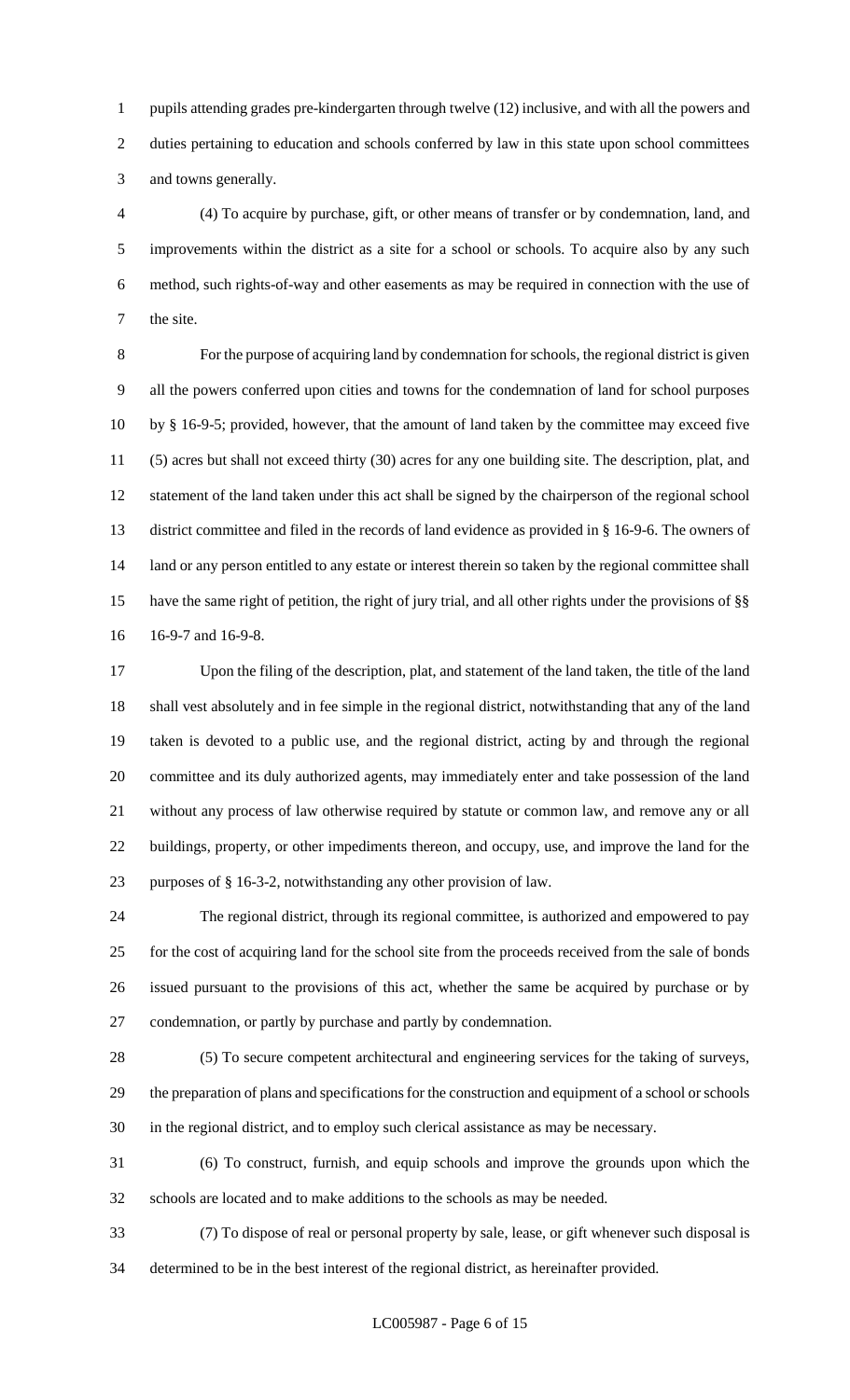(8) To lease from the city of Newport and town of Middletown, for the sum of one dollar (\$1.00) per year, school buildings, facilities, furnishings, equipment and the land upon which they are sited, that are owned, leased or financed by the respective city or town. The municipalities may retain title to the buildings, facilities, furnishings and equipment and land. The respective municipality issuing the indebtedness shall continue to pay for all debt service for bonds, and rentals for lease-purchase agreements, for such school buildings, facilities, furnishings, equipment and land, unless and until such time as the regional school district may acquire such buildings, facilities, furnishings, equipment and land. For the avoidance of doubt, the city of Newport has issued: (i) Ninety eight million five hundred thousand dollars (\$98,500,000) of general obligation school bonds dated March 25, 2022, due April 1, 2026-2047, inclusive, to the Rhode Island health and educational building corporation ("RIHEBC"); (ii) Seventeen million nine hundred twenty thousand dollars (\$17,920,000) of general obligation school refunding bonds dated May 21, 2021, due April 1, 2023-2033, inclusive, to RIHEBC; (iii) Two million eight hundred sixty-five thousand dollars (\$2,865,000) of general obligation school bonds dated August 17, 2016, due April 1, 2017- 2026, inclusive, to RIHEBC; and (iv) A lease-purchase agreement maturing on August 27, 2023, and the town of Middletown has issued: (A) Nine million seven hundred fifty thousand dollars (\$9,750,000) of general obligation school bonds dated May 16, 2017, due April 1, 2018-2026, inclusive, and April 1, 2037 to RIHEBC; and (B) May issue general obligation debt prior to June 30, 2026 as described in section 2 of this act. The regional school district shall assume and pay for all maintenance, upkeep, and operation of the buildings, facilities, furnishings, equipment and land leased by it from the respective municipalities.

 (9) To make all contracts and agreements, including, but not limited to, collective bargaining agreements, that may be necessary for the exercise of the powers vested in the regional committee by subsections (4), (5), (6) and (7) of this section; provided, however, that the regional committee shall not make any expenditure or incur any liability unless the necessary appropriations have been authorized by the joint finance committee.

 (10) To issue, when and if authorized by the joint finance committee hereinafter provided for, after approval by a majority of the voters in the regional school district present and voting, in a referendum authorized and conducted in accordance with the constitution and laws of the State of Rhode Island, under its corporate name and seal, bonds to an amount not exceeding the debt limits as hereinafter described, the bonds shall be signed by the chairperson and treasurer or the regional committee; the principal thereof and the interest thereon shall be payable in any coin or currency of the United States of America, that, at the time of payment, is legal tender for public and private debts, and the debt secured by the bonds shall be obligatory on the district to the same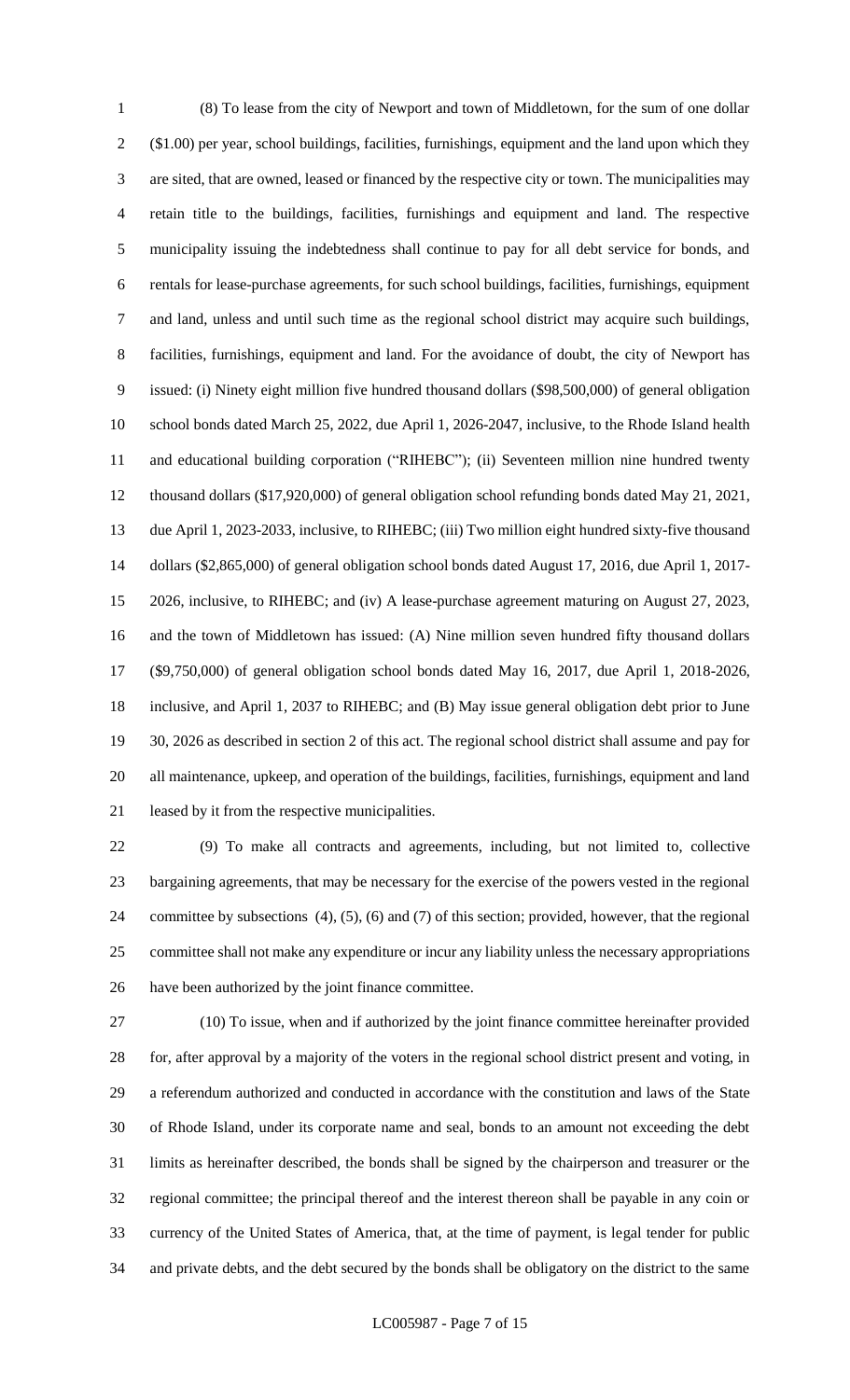extent as other debts lawfully contracted by the district.

 (11) To borrow temporarily from time to time such sums as may be authorized by the joint finance committee as hereinafter provided, and to issue temporary notes of the regional district thereof, the proceeds whereof shall be used only for the purposes set forth in subsections (4), (5), and (6) of this section. Each authorized issue shall constitute a separate loan. Each issue may be for a period of not more than five (5) years and notes issued for a shorter period may be refunded or renewed from time to time by the issue of other temporary notes maturing within the required period of five (5) years; provided that, the period from the date of issue of the original loan to the date of maturity of the refunding or renewal loans shall not be more than five (5) years.

 Temporary notes of the regional district shall be signed by the chairperson and treasurer of the regional committee, and may bear interest or be sold at a discount. The period and discount or interest rate and other particulars of the temporary notes shall be fixed by the regional committee. The temporary notes and renewal notes, including interest or discount on the notes and the expense of preparing, issuing, and marketing the notes, shall, unless otherwise taken care of, be funded by the issue of bonds under the provisions of subsection (10) of this section. The aggregate principal amount of temporary notes issued and outstanding hereunder shall not at any time exceed the sum of the bonds authorized to be issued.

 (12) To incur temporary debt after the regional district school or schools are constructed and in operation in anticipation of revenue to be received.

 (13) To apply for and receive, accept and use, subject to the provisions of this act, any town, state, or federal funds or assistance, or both, including school housing aid as may be provided, whether in the form of a grant or a loan, or both, including, specifically, such funds or assistance from state or federal sources as the member city or town would otherwise be entitled to apply for and receive from such sources in the event that the regional district did not exist, but the use of which the member city or town might be individually excluded by reason of the existence of the regional district.

 (14) To receive, accept and use any gift from private sources; and to receive and disburse funds for any regional district purpose.

(15) To engage legal counsel.

 (16) To engage and employ a superintendent of schools for the regional district on a contractual basis for a term of up to three (3) years. The person so employed shall have all the powers and duties imposed upon a superintendent of schools by law.

 (17) To reallocate any surplus as of the last day of the fiscal year in order that any such surplus may be carried forward into the next fiscal year and remain in the regional district accounts.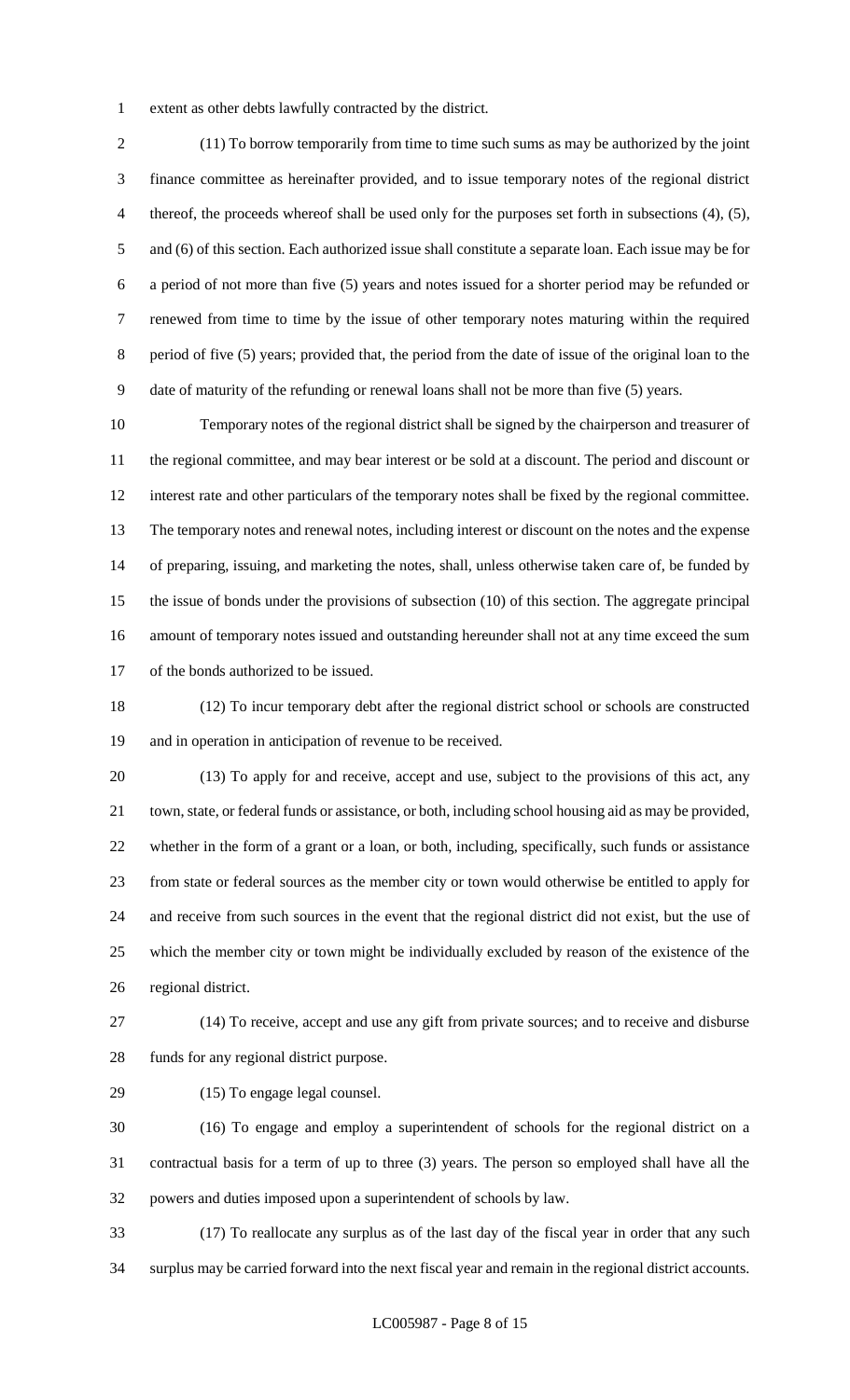The regional committee shall annually cause an independent audit to be made of the accounts of the regional district within one hundred twenty (120) days after the fiscal year ends, and on completion of each audit, a report thereof shall be made to the members of the regional committee. Copies of the audit report shall also be made available to the city and town council, the city and town clerk, and the highest elected official in each member city or town.

 The secretary and the treasurer may furnish surety bond to the regional district in an amount to be determined annually be the regional committee. The expense of any such bond shall be chargeable to the district.

 (18) The quorum for the transaction of business shall require that at least four (4) members of the committee be present and that both municipalities of the regional school district be represented, but in the absence of a quorum, less than a simple majority may adjourn.

12 SECTION 8. Regional school building committee. Whenever the regional school district shall approve the issuance of bonds of the district to finance construction, additions, renovations and extraordinary repairs to schools in the district, the regional school district committee may appoint a regional district school building committee in accordance with state law and regulations. 16 SECTION 9. Composition of district. The regional school district may consist of all public schools in the city of Newport and the town of Middletown.

18 SECTION 10. Type of district. The regional school district may include all grades and programs now provided by Newport and Middletown, and any other grades and programs so specified by the regional committee.

21 SECTION 11. Means of apportioning expenses. The total education costs of the regional district shall be apportioned between the city and town based upon a per public pupil calculation, using enrollment as of the prior October 1; provided, however, that gifts, grants, payments and federal and state aid associated with the students or programs of one member city or town shall, to the extent permitted by law, be allocated to that city or town and counted towards that city's or town's proportionate share of costs, such that regionalization does not adversely affect receipt and allocation of gifts, grants, payments and aid. Revenues derived from the cell tower lease on the Rogers High School property shall be counted toward Newport's proportionate share of costs. Revenues derived from the cell tower lease on the Gaudet Middle School property shall be counted toward Middletown's proportionate share of costs. On or before March 1 commencing in 2024, the regional district shall determine the proportionate share of the costs of the regional district for the next fiscal year to be borne by the city and town and shall notify the respective directors of finance of the city and town of the respective proportionate shares.

The town or city treasurer of each town or city of the regional school district shall forward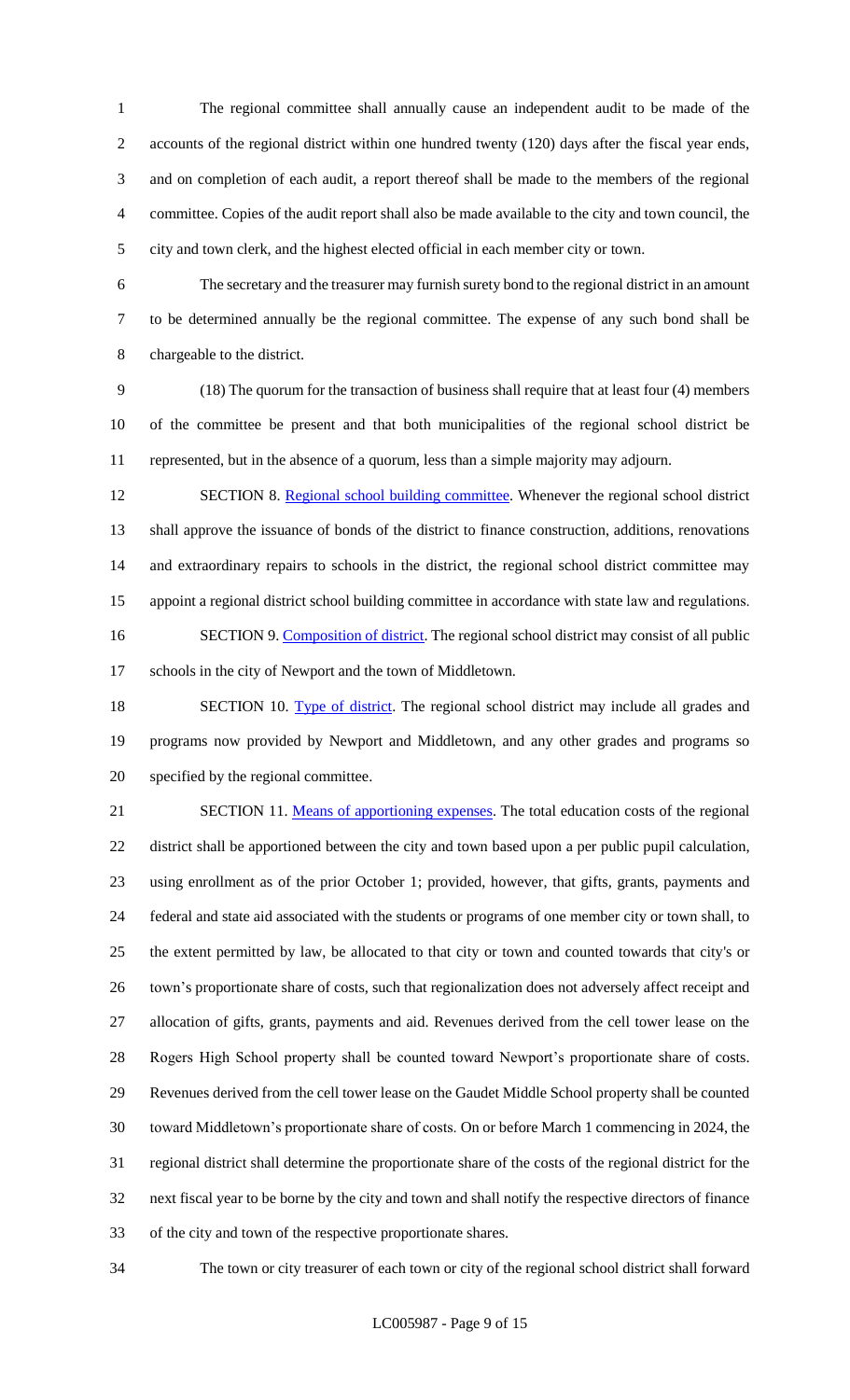1 to the regional school district on July 1, October 1, January 1, and April 1 one-fourth (¼) of the amount due for the operation of the regional school district for the fiscal year beginning July 1 from each town or city or parts thereof comprising the regional school district.

 SECTION 12. Transportation. Transportation shall be provided by the regional district consistent with state law. Transportation shall be considered an operational cost of the regional district.

7 SECTION 13. Admittance and withdrawal of districts. (a) Any other city or town may be admitted to the regional school district upon:

 (1) Adoption of an appropriate amendment to this act, by an act of the general assembly accepted and approved by a vote of the qualified voters of the city of Newport and the qualified voters of the town of Middletown, and approval of the qualified voters of the city or town seeking admission; and

 (2) Upon compliance with such provisions of law as may be applicable and with such additional requirements as may be set forth in the act of amendment.

 (b) Any member city or town of the regional school district may petition to withdraw from the district at any meeting of the district committee upon six (6) months written notice; provided that, the petition for withdrawal shall have been approved by a majority of the qualified voters of the city or town voting at a referendum called for that purpose. Such petition shall not be approved except upon payment to the regional school district of any costs which have been apportioned and certified during the year in which the withdrawal is to take place. Such city or town shall remain liable to the district for its share of the indebtedness of the district outstanding, including bonds, if any, at the time of such withdrawal, and for interest thereon, to the same extent and in the same manner as if the city or town had not withdrawn from the regional school district, except as such liability shall be reduced by any amount which the city or town has paid over at the time of withdrawal and which has been applied to the payment of such indebtedness and interest. Any money received by the regional school district from a withdrawing city or town for the payment of indebtedness or interest thereon shall be used only for such purpose, and until so used, shall be deposited in trust in the name of the district with RIHEBC if such indebtedness was issued through RIHEBC, or with the trustee or paying agent for such indebtedness. If the city or town director of finance is the paying agent for such indebtedness, the money shall be deposited with a financial institution as escrow agent until applied to the indebtedness.

32 SECTION 14. Preparation and adoption of budget. (a) It shall be the duty of the regional school district superintendent to present to the regional committee, by January 15, a preliminary budget containing estimates of the amount of money needed to operate the regional school district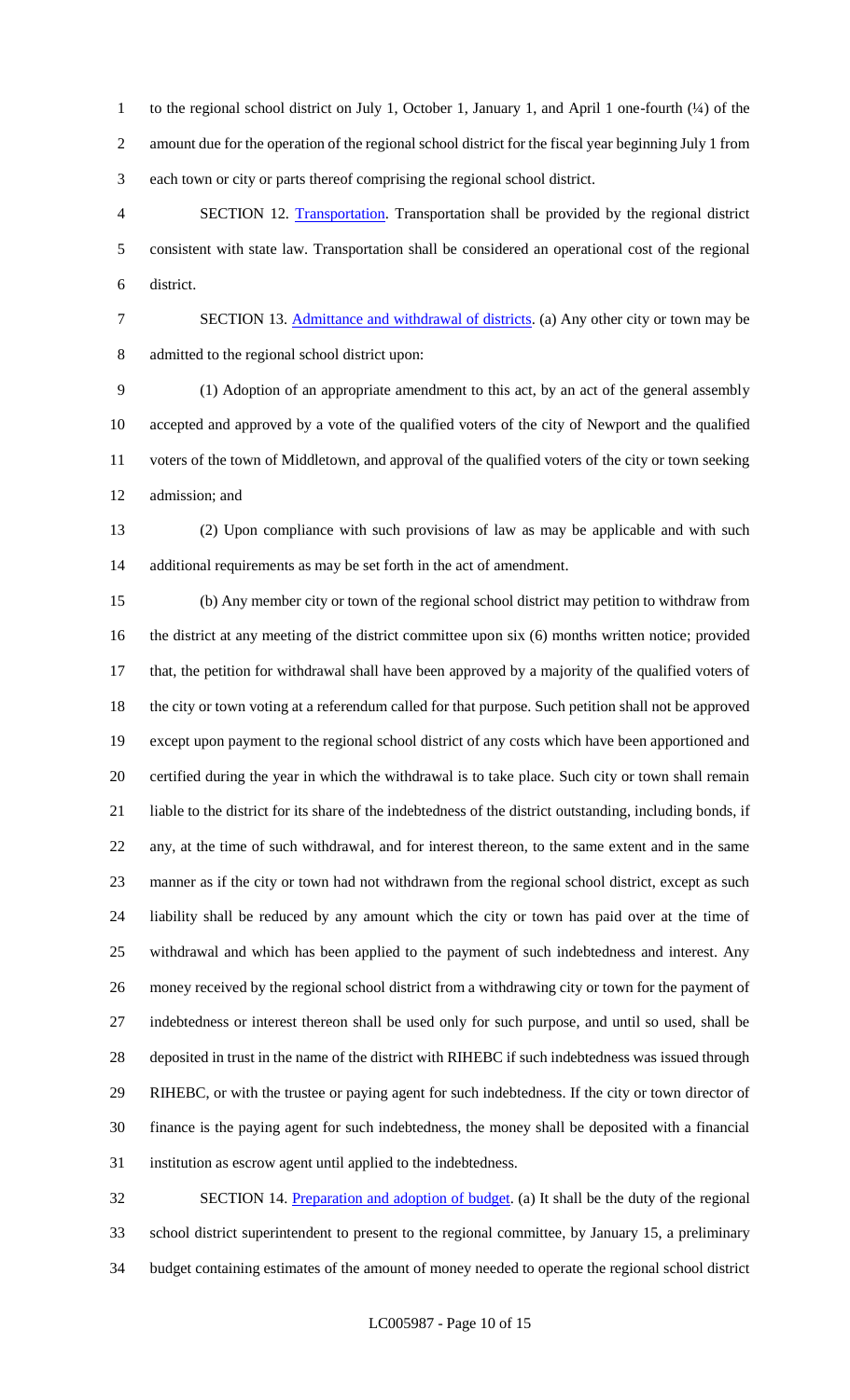for the ensuing fiscal year. The form of said budget shall conform to the accounting system of the state department of education.

 (b) The regional committee shall prepare and approve a budget which it believes will efficiently operate the regional district for the ensuing fiscal year by February 15 of each year commencing with the fiscal year ending June 30, 2025. The regional committee shall not adopt a budget that exceeds the prior year budget by more than four percent (4%) unless an "emergency 7 situation" exists consistent with  $\S$  44-5-2(d)(2) or the regional school district experiences debt service increases for bonds issued by the regional school district consistent with § 44-5-2(d)(4). Upon approving the budget, the regional committee shall, within seven (7) days, post the budget at city hall in Newport and town hall in Middletown, and, within ten (10) days, publish the budget in one or more newspapers of general circulation in each or both municipalities.

 (c) The regional committee shall, by February 15, submit its budget to a joint finance committee for its approval. The joint finance committee shall consist of seven (7) members. The members of the joint finance committee shall be appointed by the respective councils of the city of Newport and the town of Middletown. The members of the joint finance committee representing the city of Newport shall consist of the city manager, or designee, and two (2) members of the city council appointed by majority vote of the city council, and if the city is to be represented by four (4) members, another representative from Newport which may include another representative from the Newport city council. The members of the joint finance committee representing the town of Middletown shall consist of the town administrator, or designee, two (2) members of the town council appointed by majority vote of the town council, and if the town is to be represented by four (4) members, another representative from Middletown which may include another representative from the Middletown town council.

 During years in which there are four (4) residents from the city of Newport on the regional committee, the joint finance committee shall be comprised of four (4) members appointed by the town of Middletown and three (3) members appointed by the city of Newport. During years in which there are four (4) residents from the town of Middletown on the regional committee, the joint finance committee shall be comprised of four (4) members appointed by the city of Newport and three (3) members appointed by the town of Middletown. The first joint finance committee shall be appointed to serve a term of one year following the election of the first regional committee in November, 2023. Following the next general election in November, 2026, and following each general election thereafter, members shall be appointed to the joint finance committee for a term of two (2) years, such terms to run concurrent with that of the regional committee. In the event of any vacancy by death, resignation or incapacity to serve, the city or town council of the municipality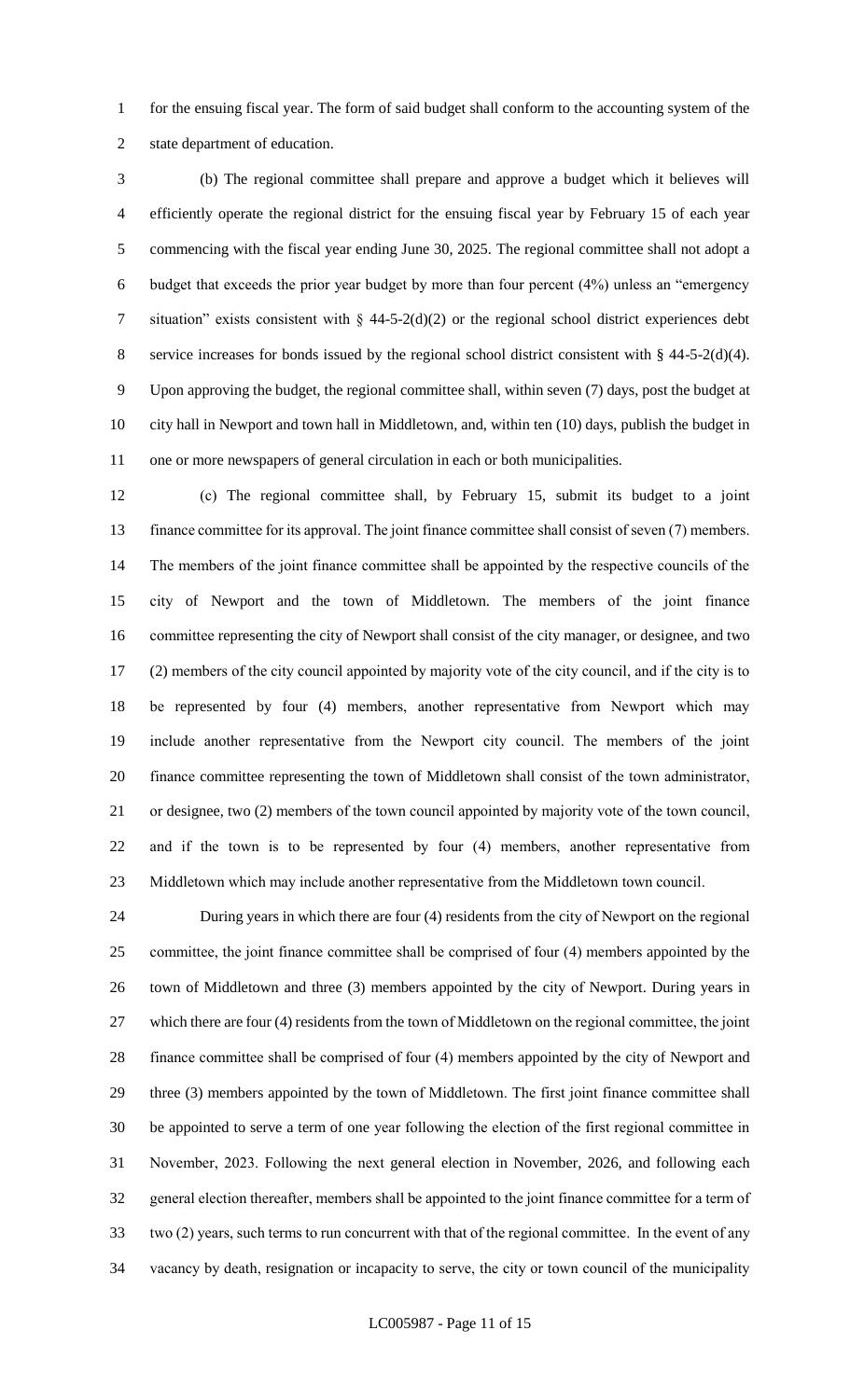which appointed the former committee member shall fill such vacancy by majority vote of the city or town council for a term lasting until the next scheduled appointment.

 The joint finance committee shall approve a budget by March 15 of each year. Upon the approval of a budget by the joint finance committee, the regional committee shall, within seven (7) days, post the budget at Newport city hall and Middletown town hall, and, within ten (10) days, shall publish the budget in one or more newspapers of general circulation in each or both municipalities. If, however, a budget is not adopted by the joint finance committee before July 1 of each year, then the regional school committee shall operate the regional school district in accordance with the provisions of § 16-2-23 and the member city and town shall make payments to the regional school district, based upon the amounts appropriated for the support of the schools by the member city and town in the preceding fiscal year; provided, however, that the right of the regional school committee to take all actions it deems necessary under the provisions of § 16-2-21.4 shall in all events remain in full force and effect at all times and shall not be impaired or restricted in any respect by any of the provisions of this act.

 (d) Upon approval of the budget by the joint finance committee, each municipality shall appropriate the funds for the regional district which shall be apportioned between the municipalities on a per public pupil calculation using enrollment as of the prior October 1.

18 SECTION 15. Receipt and disbursement of aid. (a) All state and federal aid shall be distributed directly to the regional district with payment of such aid beginning the first fiscal year that the regional district shall be in operation, which is July 1, 2024 through June 30, 2025.

 (b) Payment of additional state aid for regionalization as contained in § 16-7-20.5 shall also be made in the first fiscal year that the regional district shall be in operation, which is July 1, 2024 through June 30, 2025. The amount of the additional aid for regionalization shall be calculated on all expenditures, as approved by the council for elementary and secondary education of the state board of education in accordance with currently existing rules and regulations for administering the state aid of each district, made in the period of July 1, 2022 through June 30, 2023, as defined in § 16-7-20(c). The regional committee may request from the commissioner an advance from the additional state aid estimated for fiscal year 2024-2025, in an amount not to exceed ten percent (10%) of the bonus aid, for use during the period between authorization of voters to June 30, 2024. The advanced amounts shall be deducted from the operations aid to be paid for the period July 1, 2024 through June 30, 2025. All advanced amounts shall be subject to all applicable state laws and regulations.

 SECTION 16. Transfer of plant and facilities. The city of Newport and the town of Middletown may lease to the regional school district, for the sum of one dollar (\$1.00) per year,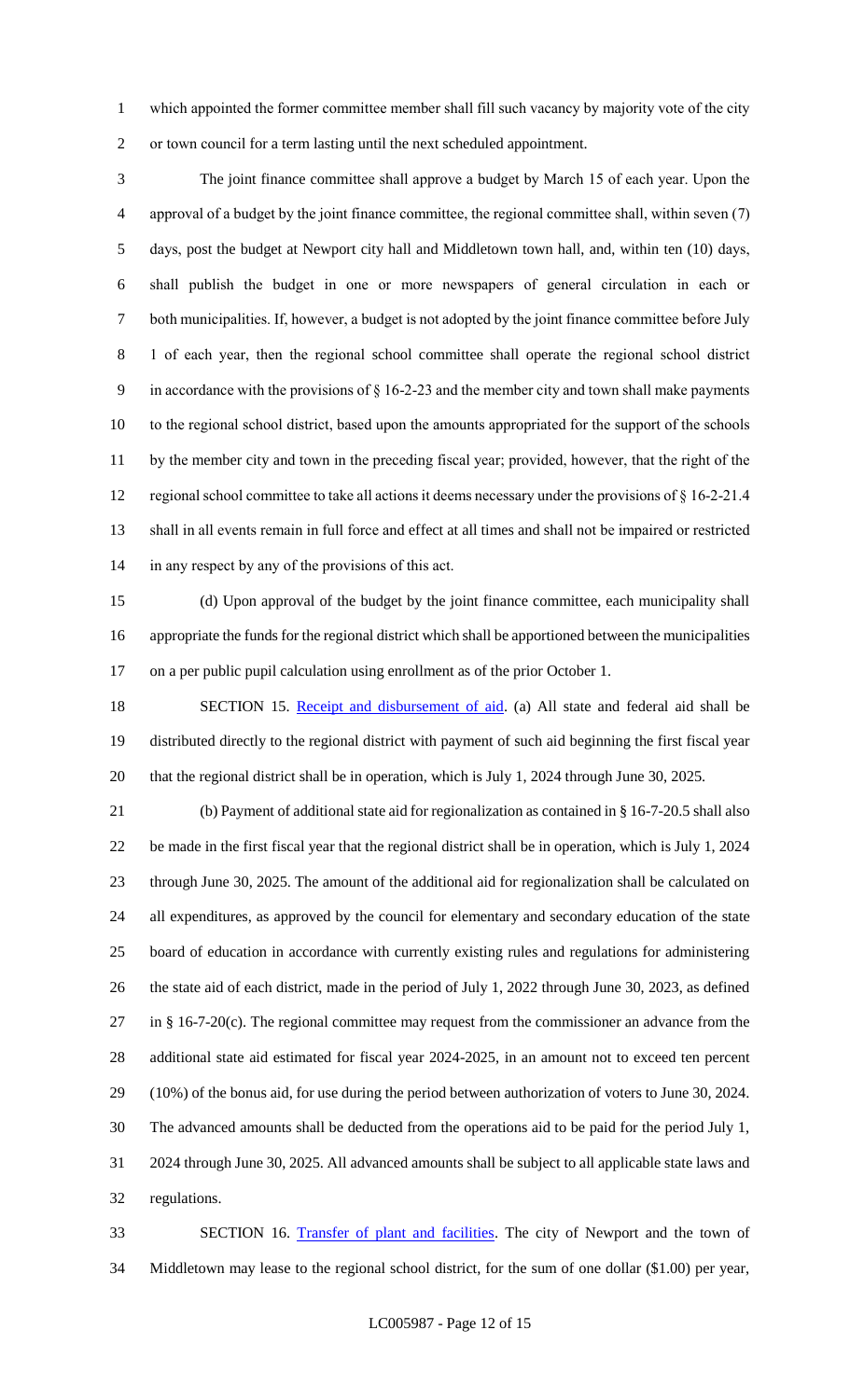school buildings, facilities, furnishings, equipment and the land upon which they are sited that are

owned, leased or financed by the respective municipalities.

- SECTION 17. Debt limitation. The regional district shall be subject to the statutory debt limit for incurring debt to ten percent (10%) of the full valuation of the taxable real property within the district as determined by the state department of revenue.
- SECTION 18. Regional school district fiscal year. The regional district fiscal year shall begin on July 1 and end on June 30.

 SECTION 19. Appropriations by member city and town. Each city or town that is a member of the regional district shall annually appropriate a sum sufficient to pay its proportionate share of the interest on the bonds and notes issued and outstanding by the regional district under authority of this act, and also to pay its proportionate share of the principal of the bonds and notes maturing in any one year until said bonds and notes are fully paid.

- Each city or town that is a member of the regional district shall annually appropriate a sum sufficient to pay its proportionate share of cost of the operation of the regional district in accordance with the terms of this act.
- "Proportionate share," as referenced above, is based on per public pupil calculation, as defined in section 11 of this act.
- 18 SECTION 20. Process for amending regional act. This act with respect to the formation of a regional district between the city of Newport and town of Middletown may be amended by an act of the general assembly accepted and approved by a vote of the qualified voters of the city of Newport and a vote of the qualified voters of the town of Middletown.

22 SECTION 21. Approval question. The question of the approval of this act shall be submitted to the qualified voters of the city of Newport and the qualified voters of the town of Middletown at the general election to be held on November 8, 2022 in accordance with title 17 of the general laws. The question shall be submitted in substantially the following form:

 "Shall an act passed at the January, 2022 session of the general assembly entitled 'AN ACT AUTHORIZING THE CITY OF NEWPORT AND TOWN OF MIDDLETOWN TO ESTABLISH A REGIONAL SCHOOL DISTRICT AND PROVIDING FOR STATE AID FOR SCHOOL HOUSING COSTS OF AT LEAST EIGHTY PERCENT (80%) OF DEBT SERVICE FOR EXPENDITURES ELIGIBLE FOR STATE AID' be approved?" Notwithstanding anything contained in § 17-19-7 to the contrary, the Newport and Middletown boards of canvassers may certify the question to the secretary of state not later than sixty (60) days prior to the date set for the election.

34 SECTION 22. Availability of act. From the time the election is warned, it shall be the duty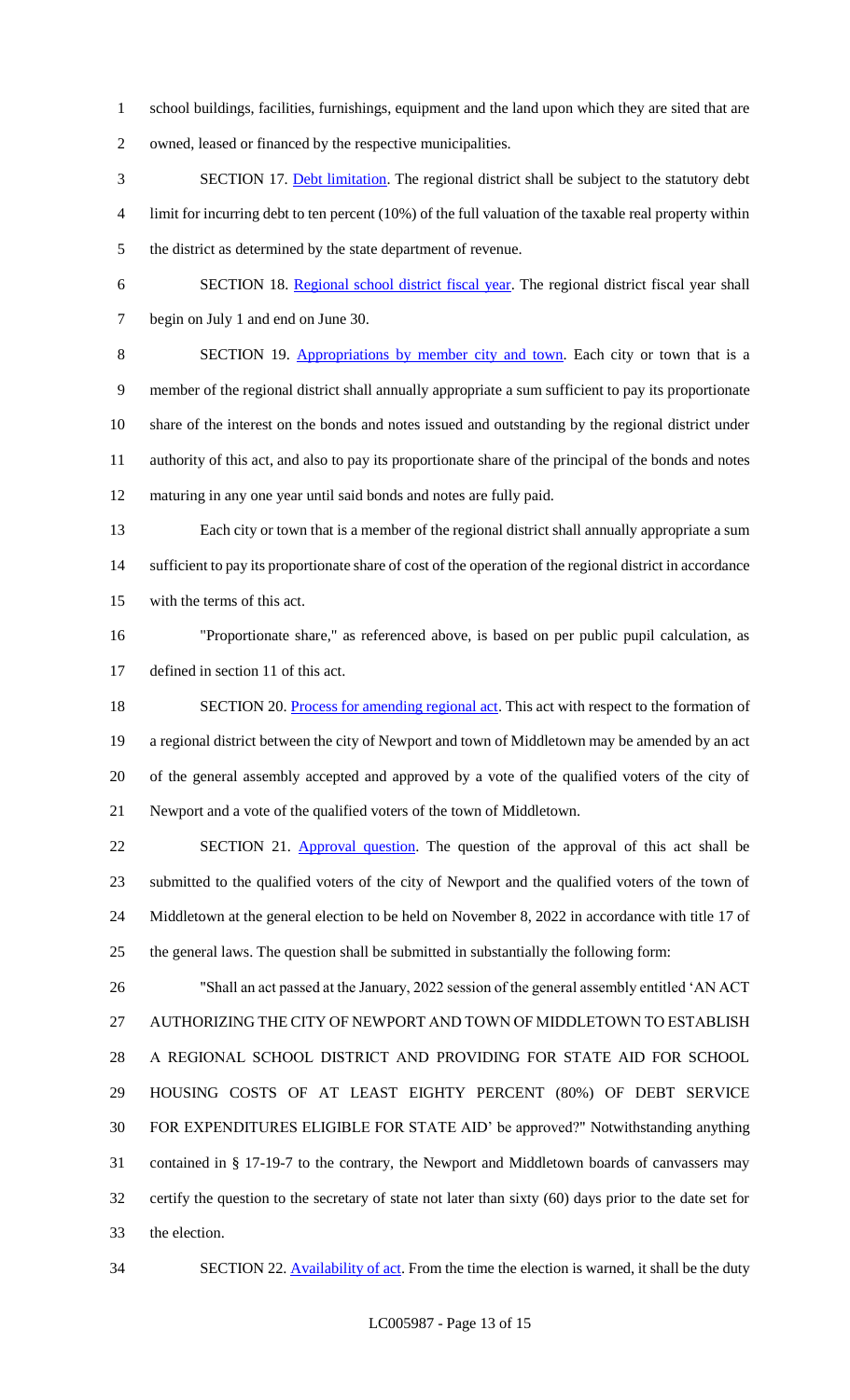of the city clerk of the city of Newport and the town clerk of the town of Middletown to keep a copy of this act available at their offices for public inspection, but any failure of any said clerk to perform this duty shall not affect the validity of the election.

 SECTION 23. Applicability of other laws. The provisions of §§ 16-3-9 through 16-3-26 shall not apply to the district. To the extent of any conflict of this act with any general or special law of applicability or home rule charter, this act shall be controlling.

 SECTION 24. Effectiveness. This section and sections 1, 21, 22 and 23 of this act shall take effect upon the passage of this act, and the remaining sections of this act shall take effect if: (1) The council for elementary and secondary education votes to approve the creation of the regional school district; (2) A majority of qualified voters of the city of Newport and a majority of qualified voters of the town of Middletown, voting upon the question as set forth in section 21 shall vote in favor thereof; and (3) A majority of the qualified voters of the town of Middletown voting at the general election to be held on November 8, 2022 vote to approve an act authorizing the town of Middletown to issue general obligation bonds, notes and other evidences of indebtedness to finance the construction, renovation, improvement, alteration, repair, landscaping, furnishing and equipping of new elementary, middle and high schools and school facilities throughout the town.

#### ======== LC005987 ========

LC005987 - Page 14 of 15